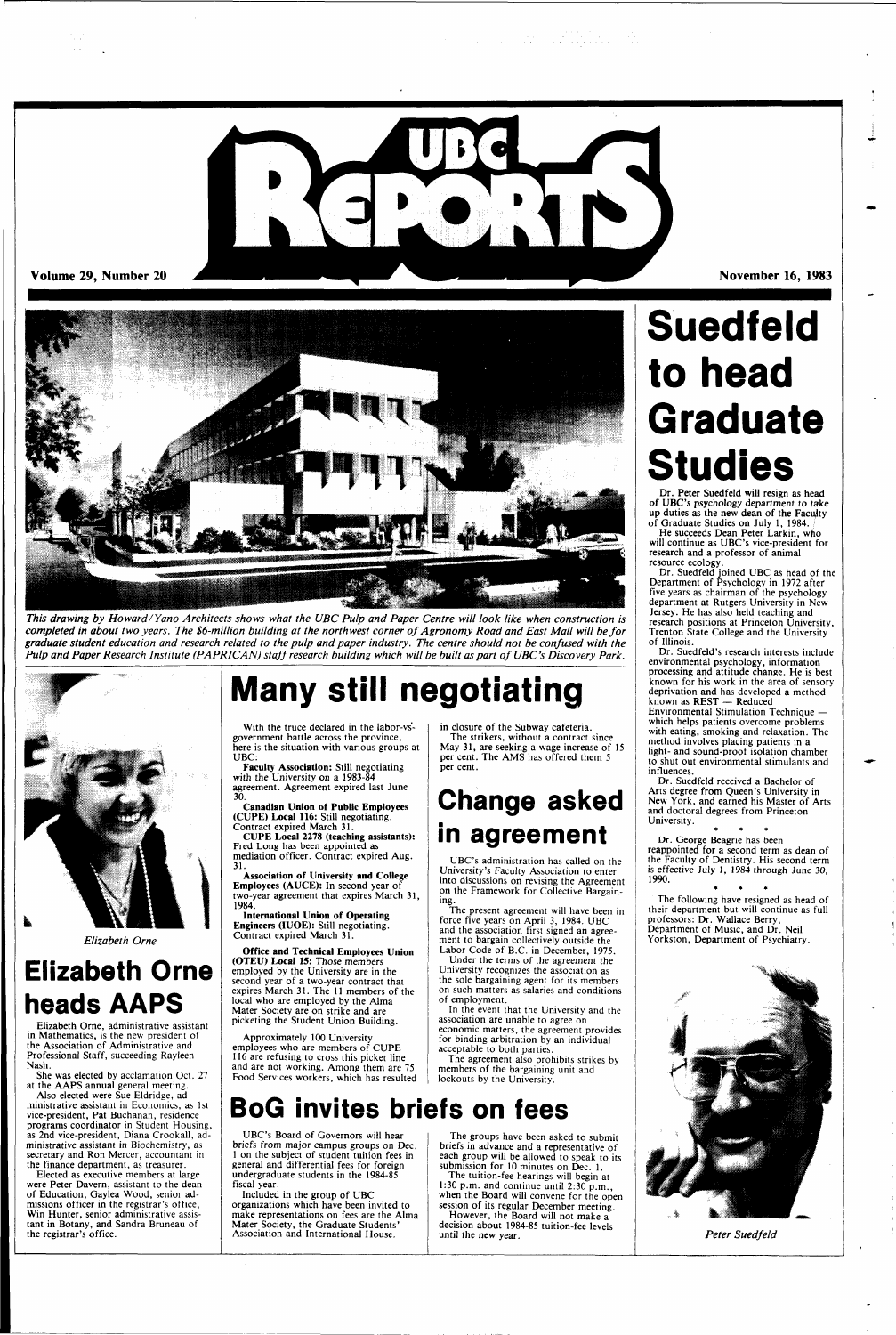#### **UBC Reports** November 16, 1983



*Posing on ' 'graduation day'' of 12-week alpine garden workshop are, from left to right, Jim MacPhail, UBC alpine garden curator; Botanical Garden director Roy Taylor; workshop participants Henk Meekel, Haleroad Nurseries; Arend Van Imhoff, Valley Garden Centre Ltd.; John Woolliams, Medallion Landscapes Inc.; Douglas Justice, Massot Nurseries Ltd.; Theo Mosterman of UBC's physical plant department and course instructor Ken Hadley (kneeling).* 

### **First six gardeners graduate**

The first six participants have 'graduated'' from a 12-week workshop in alpine gardening offered through UBC's Botanical Garden.

> "Participants attend the program one day each week, and we have a spring segment and a fall segment so that different material and growing conditions can be examined.

The workshop, which is made possible through a gift from Mr. and Mrs. E.H. Lohbrunner of Victoria, is designed to familiarize young professionals in the nursery trades with the care, maintenance and propagation of alpine plant material.

"The course is offered to six candidates per year," said Botanical Garden director Roy Taylor. "It covers the history and

development of alpine gardening, uses of alpine plants in landscaping, rock garden design, soil chemistry, propagation practices and the collection of native alpines.

If you'd like more information about the workshop, contact the Botanical Garden office at 228-3928.

## **Asbestos removal tops minor projects**

Completion of the new bookstore in June, to be followed in December by completion of the Psychology Building, will lead to a number of shuffles in the assignment of space on the UBC campus.

It also means that for the first time in more than 25 years, there will be no major capital construction in progress on campus.

The provincial government has authorized the University to borrow \$2.6 million for renovation projects this year, with a ceiling of \$500,000 for any single project. These projects must be for the purpose of meeting health, fire and safety codes.

Here is how the money will be spent: Removal of asbestos insulation material from the Student Union Building, \$360,000;

Removal of asbestos from Animal Science units, \$230,000;

Removal of asbestos from Hebb Theatre and the Woodward Instructional

Resources Centre, \$450,000; Reconstruction of Chemistry Stores, \$350,000;

Safety improvements in Chemistry, requested by the Workers' Compensation

Board, \$227,000; Upgrading the old Bookstore to conform to Building Code, \$200,000;

Mechanical and structural alterations to Medical Sciences Building, Block C (safety), \$225,000;

Alterations, Department of Traffic and Security, \$50,000;

Emergency lighting in various areas of campus, \$100,000;

Fire alarms, \$93,000;

Arts: Gets part of the upper floor of the old Bookstore for fine arts studio space. Huts M21 and M22 on the West Mall to be demolished;

Miscellaneous improvements to meet with health, safety and fire regulations, \$313,000.

Seven faculties will be affected by the re-allocation of space on campus, as follows:

Agriculural Sciences: Will take over six

### **Support for grad students tops \$14 million**

Financial support to graduate students at UBC this year totals just over \$14 million, including more than \$6 million in teaching assistantships and research assistantships. Approximately 2,500 graduate students are receiving

financial support, which ranges in individual cases from a low of \$100 to a high of \$16,700.

Here is the breakdown of graduate student support, as compiled by Dr. Allan Freeze, associate dean of the Faculty of Graduate Studies.

Science: Life sciences will get the Biopsychology Building (formerly metallurgy) which will allow demolition of Huts M31 and M32 (West Mall) and Hut BI Annex (East Mall). Part of the upper floor of the old Bookstore goes to computer science and the Computing Centre for additional computer terminal laboratories and microcomputer laboratories.

| <b>SOURCE</b>                                                                        | <b>STIPEND</b>      | <b>NUMBER</b> | <b>TOTAL</b> |
|--------------------------------------------------------------------------------------|---------------------|---------------|--------------|
| UNIVERSITY GRADUATE FELLOWSHIPS (UGF)                                                | $$8500 - 9500$      |               | \$1,624,800  |
| FELLOWSHIPS awarded in conjunction with UGF competition                              | $2000 - 12000$      | 185<br>93     | 722,800      |
| (Killam, Klinck, MacMillan, Mackenzie, Wesbrook,                                     |                     |               |              |
| Meilicke, Wagner, DAAD, ETH, Vancouver Foundation                                    |                     |               |              |
| <b>SUMMER UGF AWARDS</b>                                                             | 2650                | 79            | 209,350      |
|                                                                                      |                     |               |              |
| NATURAL SCIENCES & ENGINEERING RESEARCH COUNCIL (NSERC)<br>POSTGRADUATE SCHOLARSHIPS | 11,100/16,700       | 218           | 2,475,800    |
| SOCIAL SCIENCES & HUMANITIES RESEARCH COUNCIL (SSHRCC)                               | 10,800              | 59            | 637.200      |
| MEDICAL RESEARCH COUNCIL (MRC) STUDENTSHIPS                                          | 11,400              | 9             | 102,600      |
|                                                                                      |                     |               |              |
| <b>COMMONWEALTH SCHOLARSHIPS</b>                                                     | Full travel.        | 30            | 480,000      |
|                                                                                      | living & study.     |               |              |
| CANADA MORTGAGE & HOUSING CORPORATION (CHMC)                                         | 8900                | 15            | 133.500      |
| <b>SCHOLARSHIPS</b>                                                                  |                     |               |              |
| <b>B.C. SCIENCE COUNCIL (GREAT) AWARDS</b>                                           | 11,500              | 33            | 373,750      |
| MISCELLANEOUS MAJOR DIRECT AWARDS (Gulf, Texaco,                                     |                     | about         |              |
| Noranda, B.C. Electronics, Alberta Heritage,                                         | $5000 - 16,000$     | 40            | 340,000      |
| IDRC, CIDA, Transport Canada, etc.)                                                  |                     |               |              |
|                                                                                      |                     |               |              |
| UNIVERSITY AWARDS                                                                    | 100<br>10,000       | 129           | 501,200      |
| <b>TEACHING ASSISTANTSHIPS</b>                                                       | up to 6255          | about         | 4,149,600(1) |
|                                                                                      |                     | 1200          |              |
|                                                                                      |                     |               |              |
| <b>RESEARCH ASSISTANTSHIPS</b>                                                       | up to 12,000        | about         | 2,275,530(1) |
|                                                                                      |                     | 500           |              |
|                                                                                      | <b>GRAND TOTAL:</b> |               | \$14,026,130 |
|                                                                                      |                     |               |              |

 $\mathbf{2}$ 

offices in Ponderosa Annex B for food sciences;

Commerce and Business Administration: Will assume space in Henry Angus Building vacated by Psychology. Hut M27 near the west end of University Boulevard, occupied by the Commerce Undergraduate Society, will be demolished;

Education: Will take over Psychology Annex, west of the Ponderosa cafeteria and adjacent to other buildings now occupied by the Faculty of Education. Hut M28 on University Boulevard will be demolished;

Forestry: Will take over about half of the space vacated by clinical psychology on the fourth floor of the Library Processing Centre building. This not only provides added office space but also allows a laboratory in the MacMillan Building now used as study space to be restored to its original purpose;

Graduate Studies: The remainder of the clinical psychology space on the fourth floor of the Library Processing Centre building goes to Animal Resource Ecology to house the bioscience data centre. Demolition of Hut BI on the East Mall should be possible as a result;

Some other changes:

Copy and **Duplicating:** Takes over part of the lower floor of **<he** old **Ptwkjf»t ta**  consolidate an operation that now is split between the basement of the Old Administration Building and the basement of the Mathematics Building;

Campus **Mail:** Gets part of the lower floor of the old Bookstore, to allow expansion of the overcrowded mail room in the General Services Administration Building;

Food Services: Gets a small part of the upper floor of the old Bookstore to expand takeout services in the adjacent Bus Stop restaurant;

UBC Press: To get the present Copy and Duplicating space in the Old Administration Building for storage of stock.

Although there is no firm timetable for the various renovations and changes, most are expected to be completed by the summer of 1984.

### **Physiology finally wins**

The long-overdue battle between Physiology and Chemistry for the Faculty Club darts championship and the Fisher Trophy finally took place earlier this month — and now the pseudo champs are the real champs. Chemistry visibly drooped as Tony Pearson defeated Chemistry captain Peter Wassell to open the door for the winning game to be recorded by Physiology captain Ken Curry over Bob Thompson. The final score was 8-5 in favor of Physiology, which now will accept challenges from other departments. When the Fisher Trophy arrived on campus in early summer, it already carried 'Physiology May 1983' on the initial winner's plate, even though Chemistry claimed to have defeated Physiology twice during the spring. It was decided at the time that they should play off before throwing the competition open to others. Teams are made up of six players and all must be members of the Faculty Club. Challenges to Physiology should be directed through Ed Puis, Faculty Club manager.